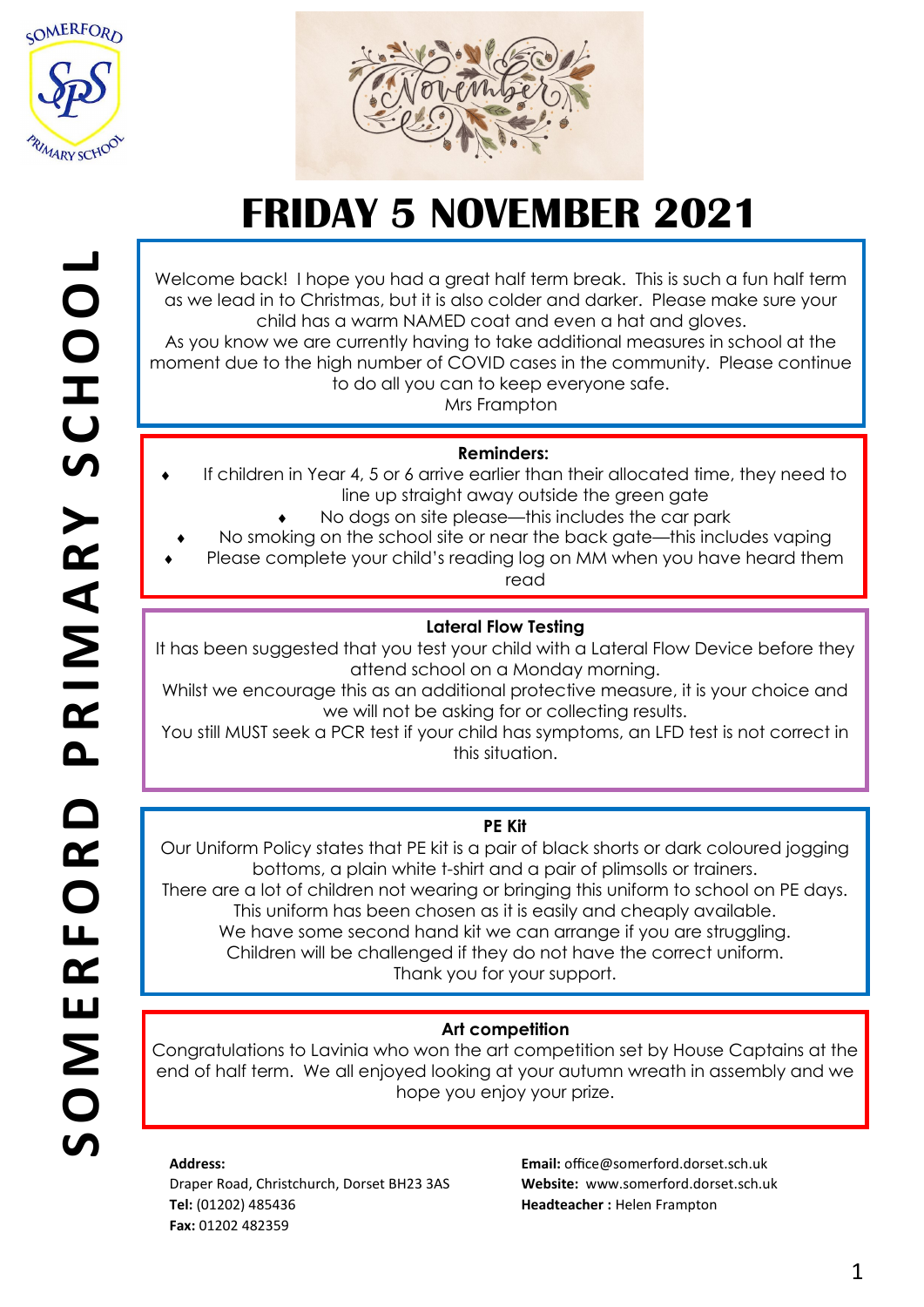



|        | New timings for start and end of day |      |      |
|--------|--------------------------------------|------|------|
| Year 1 | <b>Back Gate</b>                     | 8.45 | 3.10 |
| Year 2 | <b>Back Gate</b>                     | 8.45 | 3.10 |
| Year 3 | <b>Back Gate</b>                     | 8.50 | 3.25 |
| Year 4 | Front Gate drop off                  | 8.40 | 3.15 |
|        | Side Gate pick up                    |      |      |
| Year 5 | <b>Front Gate</b>                    | 8.45 | 3.20 |
| Year 6 | Side Gate                            | 8.45 | 3.20 |
| Year R | <b>Front Gate</b>                    | 8.50 | 3.15 |

### **LA Advisor visit**

This week Mrs O'Hare from BCP conducted a termly review of the school. She looked at our safer recruitment procedures and our plans for improvement this year. She also saw how well our Reception children had settled in. Mrs O'Hare was very impressed and can't wait to return to see more classes!

## **Odd Socks Day**

On Monday 15th November we would like the children to wear odd socks to school the crazier the better! This will mark the start of our Anti Bullying Week and remind us that we are all different but all welcome at our school.

### **Marvellous Me feedback**

This is your last chance to offer your feedback on our Marvellous Me app by completing this quick form: https://forms.office.com/r/5aQFGc7ENe

### **An update from HC3S, our catering provider**

As the weather has turned cold, a hot school lunch can really help children stay warm and give them fuel to concentrate. Please order lunches for the following week by THURSDAY. If you need help in ordering, please contact finance@somerford.dorset.sch.uk

#### **Address:**  Draper Road, Christchurch, Dorset BH23 3AS **Tel:** (01202) 485436 **Fax:** 01202 482359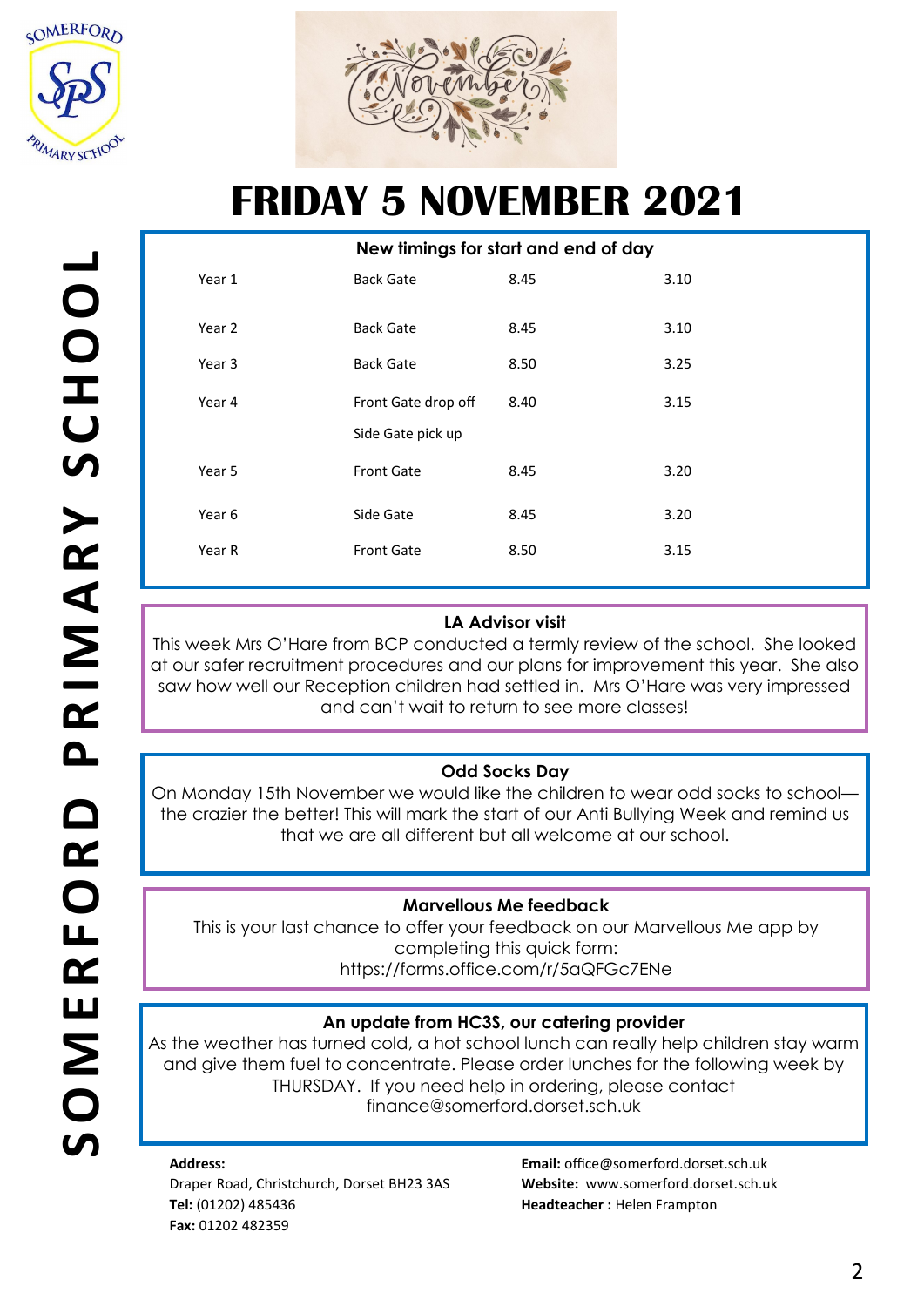



### **Parents Carers Together Coffee Morning**

Are you a parent or carer for a child or young person 0-25 with SEND living in Bournemouth, Christchurch or Poole?

Would you like to know more about the role Parent Carers Together (parent carer forum for BCP) has in improving services for SEND families across BCP?

If the answer is YES then Parent Carers Together want to invite you to an informal

coffee morning

**Where: Somerford Family Hub, Draper Road, Christchurch, BH23 3AS**

### **When: Monday 8th November 2021 10am to 12noon**

Coffee mornings are an opportunity for parents and carers in Bournemouth, Christchurch and Poole to

• get together in a safe and supportive environment to

meet people in the same situation as you and have a friendly chat over a cuppa (and some cake),

- reduce isolation
- help you feel more empowered
- find out more about services available locally
- feed into relevant consultations that affect your family

Key speakers sometimes attend coffee mornings too, to provide more information on a particular topic that has been raised by parents and carers.

You can register your interest for this by checking out our Facebook page: [Parent](https://www.facebook.com/parentcarerstogether)  [Carers Together | Facebook](https://www.facebook.com/parentcarerstogether) or emailing louise@parentcarerstogether.org.uk

### **Address:**

Draper Road, Christchurch, Dorset BH23 3AS **Tel:** (01202) 485436 **Fax:** 01202 482359